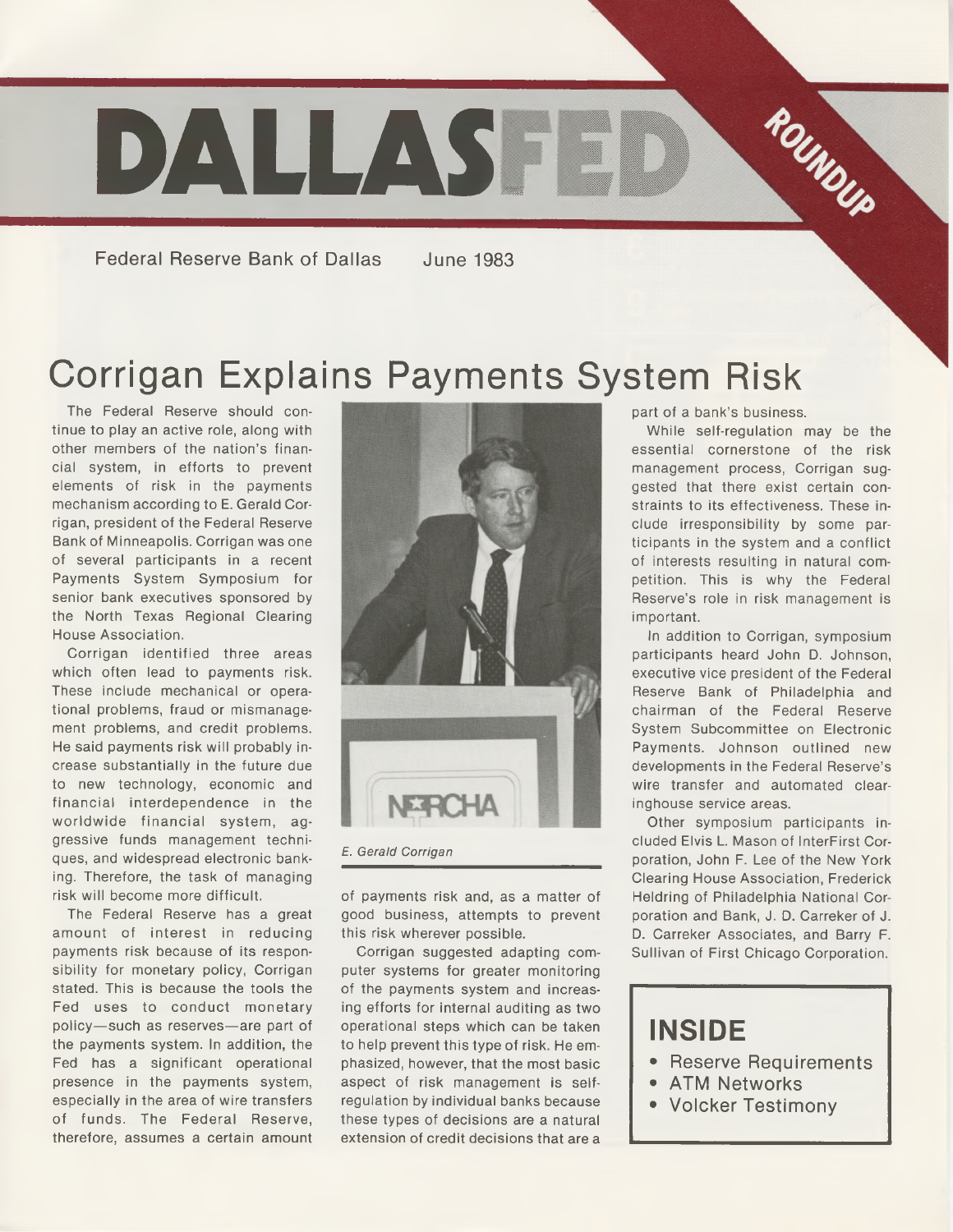## Board Reduces Reserve Reporting

The Federal Reserve Board has approved a March proposal to amend Regulation D (Reserve Requirements of Depository Institutions) in order to reduce the deposit reporting burden for small depository institutions. This action is in compliance with the Garn-St Germain Depository Institutions Act of 1982 passed last October. Effective April 28, 1983, commercial banks and thrift institutions with \$2.1 million or less in total reservable liabilities are now excused from reporting requirements (see chart).

In implementing the Act, the Board will preserve its responsibility for collecting data necessary for the monitoring and control of monetary and credit aggregates. This will affect small institutions' reporting requirements only if data are not available from other sources.

| <b>Reporting Requirements of Depository Institutions<sup>1</sup></b> |                                                                                |                         |
|----------------------------------------------------------------------|--------------------------------------------------------------------------------|-------------------------|
| <b>Total Deposits</b>                                                | <b>Reservable Liabilities</b>                                                  |                         |
|                                                                      | \$2.1 Million or Less                                                          | More than \$2.1 Million |
| Less than \$2 million                                                | No reporting required<br>unless data are not avail-<br>able from other sources | N/A                     |
| \$2 million to less                                                  |                                                                                |                         |
| than \$15 million                                                    | Annually                                                                       | Quarterly               |
| \$15 million or more                                                 | Quarterly                                                                      | Weekly                  |

## Cash Transportation Fee Adjusted

Federal Reserve District, the subsidized portion of the Dallas Fed's cash toward full cost recovery this year. On June 30, 1983, the present \$100 sub-

### New Rate Set for Savings Bonds

The second market-based rate for Series EE U.S. savings bonds has been set at 8.64 percent for May 1 through October 31, 1983, replacing the rate of 11.09 percent in effect since November 1, 1982. The marketbased rate, which is changed every six months, is 85 percent of the rate on Treasury five-year securities during the previous six-month period.

The market-based rate system replaced a fixed rate of interest accrual system in use for the past 40 years. The new program, announced by President Reagan in October 1982, was designed to give purchasers of new savings bonds a competitive return regardless of market conditions and without penalizing holders of older bonds. All Series EE bonds purchased on and after November 1, 1982, and held at least five years—as well as some older bonds and savings notes—will yield, at maturity, either an average of all market-based rates for the five-year period or a guaranteed minimum rate of 7.5 percent. All other features and benefits of the savings bond program remain the same.

To date, public reception of market-based rates has been very positive according to Bay Buchanan, director of the Treasury's Savings Bond Division. Buchanan considers this an important step in federal efforts to encourage savings and economic growth and has stated that the bond program is returning to a solid, competitive position among savings instruments.

For institutions in the Eleventh - transportation fee will be adjusted - sidy-cap-will-increase-to-\$175, and on September 29, it will increase to \$400.

> Subsidy caps apply to charges for stops and liability for over-the-road transfers of cash. The Fed will absorb costs in excess of these caps for the remainder of the year, and the program will be eliminated December 29, 1983.

> The Federal Reserve Bank of Dallas also has adopted a uniform accounting procedure for cash order and deposit entries. Effective July 1, 1983, the new procedure is designed to equalize credit availability for all cash shipments for all institutions.

> Under the new procedure, a Reserve Bank will make debit entries to an institution's reserve or clearing account on the day a cash shipment is received by the institution. Those depository institutions which are exempt from reserve requirements, or whose vault cash exceeds reserve requirements, will receive credit for a cash deposit on the day the shipment is sent to the Reserve office.

> Under the existing policy, an institution's account is debited or credited when a shipment leaves, or is received by, the Fed.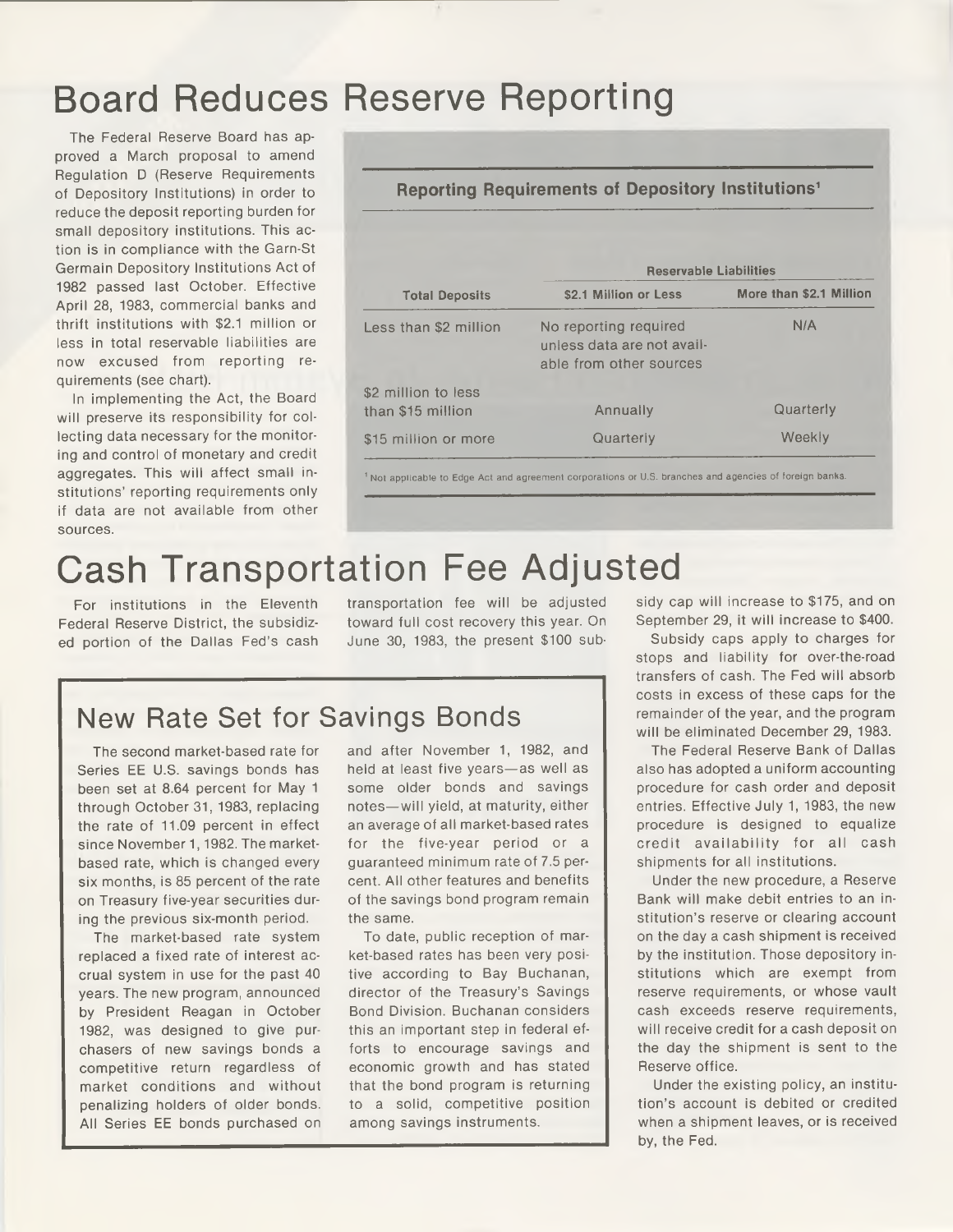

# **ATM Networks**

#### *Statistics Indicate Rapid Growth*

They have appeared in airport terminals, on city streets, and, more recently, in supermarkets. Through them a person can transfer money from one bank account to another, make deposits or withdrawals, or check on a balance in a particular account. They are known as automated teller machines (ATMs) and their growth over the last few years is helping the banking industry accelerate the use of electronic banking.

Originally conceived as a means of reducing teller labor costs and offering extended service hours to customers, ATMs have also evolved as a marketing tool for financial institutions. Establishing an ATM network, or being linked to one, allows financial institutions to offer a customer service that provides 24-hour access to cash and account information.

In Texas, ATM networks such as MPACT and PULSE have expanded their operations across the state. MPACT is owned by Affiliated Computer Systems Inc., a subsidiary of Mercantile of Texas Corporation of Dallas. In March 1983, 1.5 million MPACT cardholders had access to 709 MPACT machines which handled about 2.7 million transactions at over 300 Texas banks. Recently, both RepublicBank Dallas' TELLER 24 and First Texas Savings Association's MONEY MAKER cardholders were also allowed access to MPACT machines. Houston-based PULSE, owned by Financial Interchange Inc., has 578 ATMs serving 4.2 million cardholders and approximately 490 financial institutions. InterFirst Service Corporation, a subsidiary of Dallasbased InterFirst Corporation, has 92 ATMs in Texas which handled about 670,000 transactions during the month of April.

 $\bf{O}$ 

Throughout the United States, as well as Texas, the use of ATMs has increased dramatically. At the end of 1982 there were 35,721 machines operating in the United States. Compared with the 13,800 machines operating in 1979, the figures show a 159 percent increase in four years. The chart accompanying this article outlines the rapid growth experienced since 1979.

Yearend 1982 data indicated an average 3.1 billion financial transactions (excluding balance inquiries) annually at ATMs in the United States. Of those, 76 percent were withdrawal transactions and 19 percent were deposit transactions. Withdrawals at ATMs amounted to \$86.7 billion, while deposits totaled \$154.7 billion. There were approximately 7,200 transactions per machine per month with an average deposit of \$267 and an average withdrawal of \$37.

The widespread use of ATMs is a major step toward implementation of other electronic banking innovations such as point-of-sale (PCS) terminals, telephone bill paying, and home banking. Each of these is designed to provide convenience to consumers and an efficient network of payment for business and financial institutions. Although ATMs are the most widely accepted of the new electronic banking innovations, there is a growing interest in the others because of their potential efficiencies in the payments mechanism.